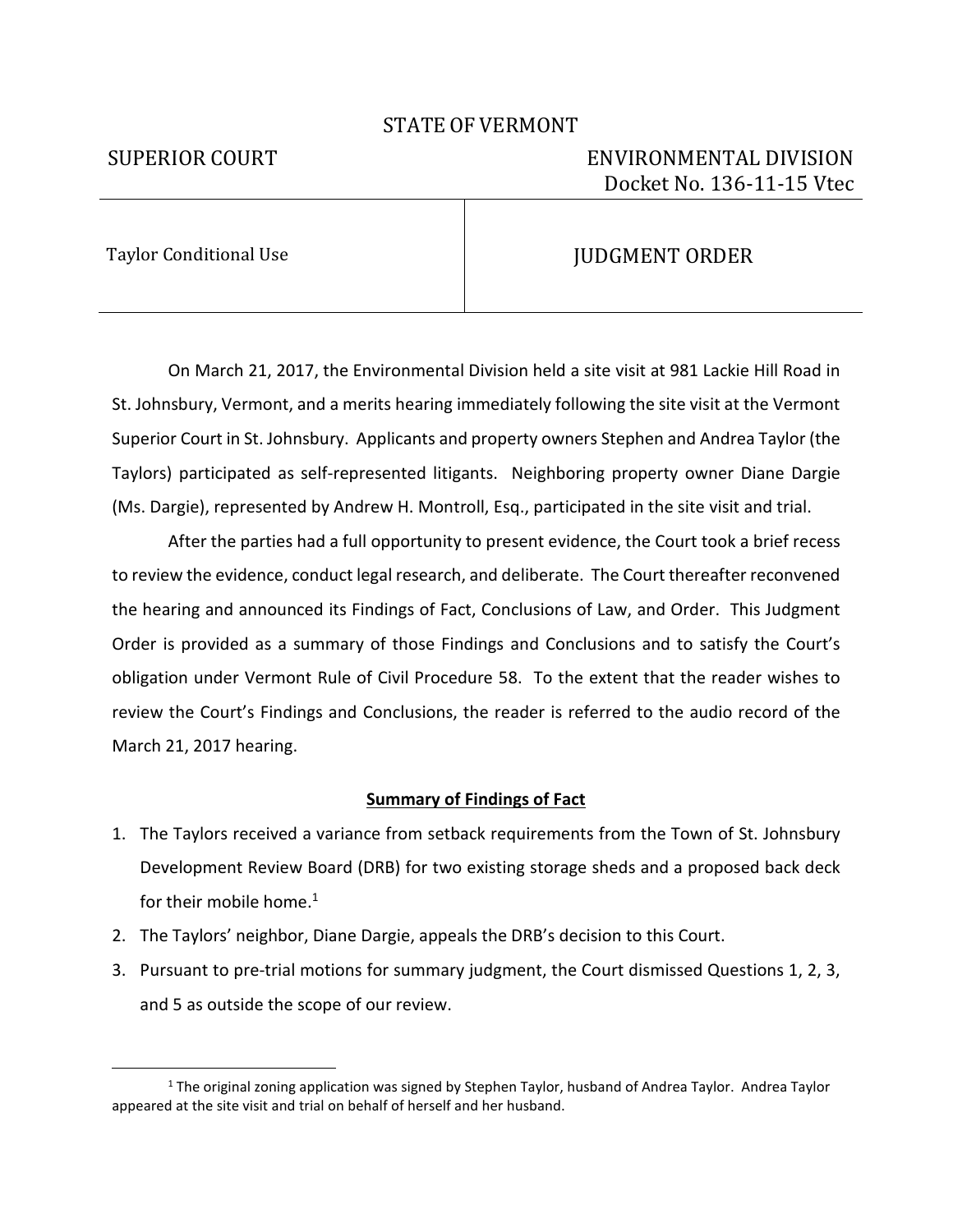- 4. Only Question 4 remained for trial. This question asks whether the Taylors can be granted a variance for the deck and storage sheds on a non-conforming lot where the property has already been developed and prohibiting the additional structures would not cause hardship, and where any variance would exceed the minimum required to provide relief.
- 5. The Taylor's property at 981 Lackie Hill Road in St. Johnsbury, Vermont (Property) does not meet the minimum lot size requirements for the Rural Land Two (RL-2) zoning district where it is located.
- 6. The property is about 0.25 acres, measures approximately 75 feet by 150 feet, and is not connected to the Town's water and sewer systems.
- 7. Properties not served by the Town's water and sewer service in the RL-2 district must meet a minimum lot size of 2 acres per family. In addition, the lots must have at least 300 feet of street frontage, and minimum setbacks for structures of 50 feet from the front of the property, 50 feet from each side, and 100 feet from the rear of the property.
- 8. The Taylors' request to keep two storage sheds and construct a back deck requires reduced setbacks. The 100-foot rear-yard setback alone would prohibit any development on the lot.
- 9. In addition to the existing mobile home, the Property contains a two-story outbuilding, the first floor of which doubles as both a guestroom and family room. The top floor is used to display NASCAR memorabilia.
- 10. The two-story outbuilding replaced a former garage which was usable but in disrepair.
- 11. The two storage sheds already on the Property, for which the Taylors seek a reduced setback, measure 8 by 8 feet and 8 by 10 feet. The sheds contain yard maintenance equipment and seasonal, outdoor furniture.
- 12. Up to present times, the Taylors place outdoor furniture in their back yard for their use.
- 13. The proposed back deck on the mobile home, which also requires a reduced setback, would measure 10 by 20 feet.
- 14. The Taylors would install a hot tub on the back deck for their use.
- 15. A hot tub could alternatively be installed on the ground, however, it would be less efficient and less convenient to use.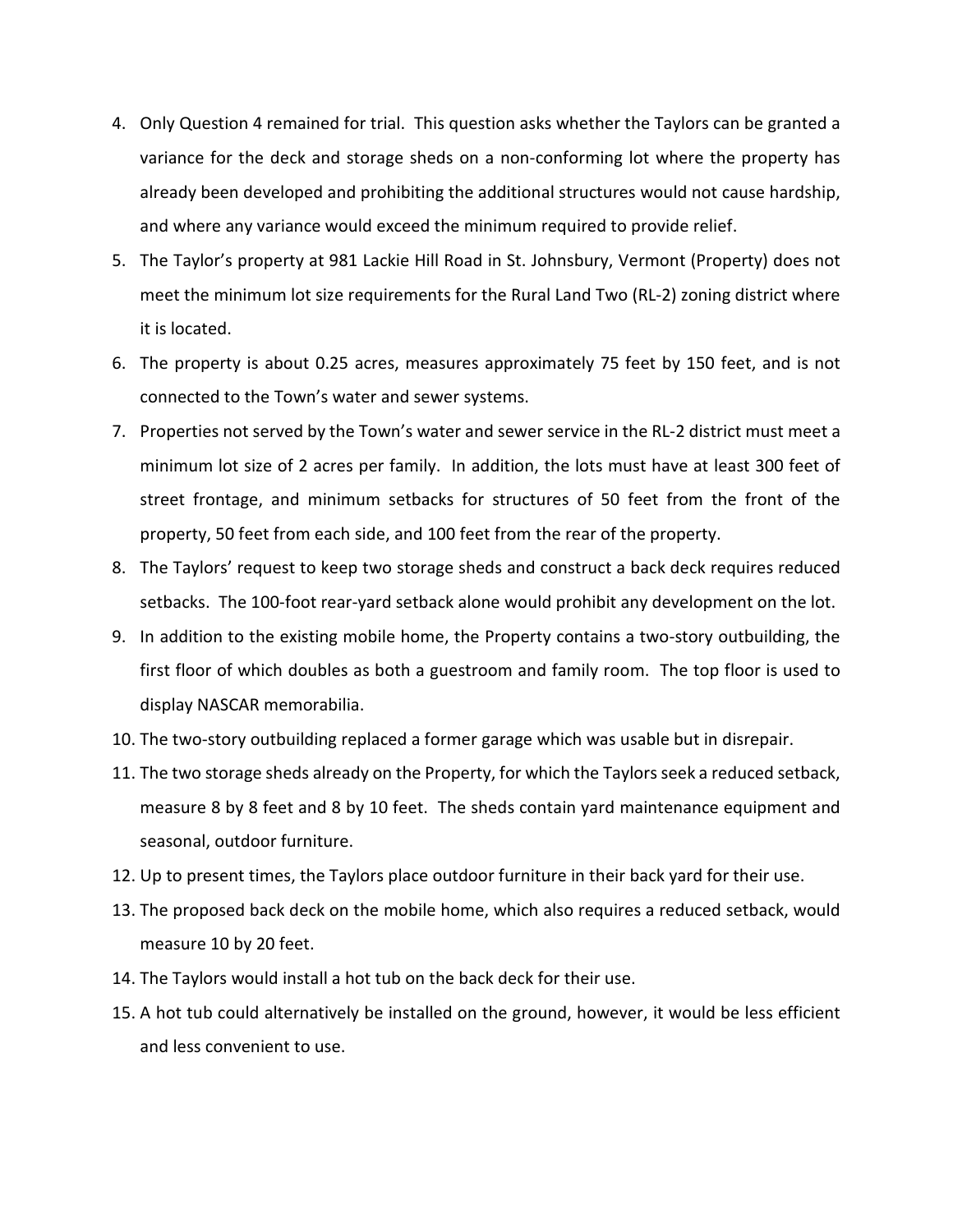### **Summary of Conclusions of Law**

The Taylors application to the DRB requested an "after the fact setback exception for existing storage sheds + new proposed deck." The Town's Zoning Administrator noted on the application that a "Waiver" was being applied for pursuant to the Town's Zoning and Subdivision Code of Ordinances (Town Code) Sections 302 and 307. Following the DRB's hearing, the Town issued its minutes, which constitute the DRB's written decision. In the minutes, the DRB granted a variance to the rear setback authorizing a reduced setback of 15 feet.

Ms. Dargie asserts that the Taylors are not entitled to a variance for the storage sheds and back deck because those improvements are not "necessary to enable the reasonable use of the  $[P]$ roperty." Town Code § 206.5 and 24 V.S.A. § 4469(a)(2). Ms. Dargie claims the two storage sheds are for convenience rather than necessity. The Taylors offered evidence that the sheds are necessary to meet storage requirements for the maintenance and reasonable use of the Property and that the deck is necessary for the installation and use of a hot tub.

Whether or not a variance of required setbacks is appropriate in this matter requires us to review Town Code § 206. § 206.5 states that the Environmental Division, sitting as the DRB in this matter, shall review a variance application in accordance with 24 V.S.A. § 4469.

 Pursuant to 24 V.S.A. § 4469(a), a variance may be approved if all the following facts are found:

(1) There are unique physical circumstances or conditions, including irregularity, narrowness, or shallowness of lot size or shape, or exceptional topographical or other physical conditions peculiar to the particular property, and that unnecessary hardship is due to these conditions, and not the circumstances or conditions generally created by the provisions of the bylaw in the neighborhood or district in which the property is located.

(2) Because of these physical circumstances or conditions, there is no possibility that the property can be developed in strict conformity with the provisions of the bylaw, and that the authorization of a variance is therefore necessary to enable the reasonable use of the property.

(3) Unnecessary hardship has not been created by the appellant.

(4) The variance, if authorized, will not alter the essential character of the neighborhood or district in which the property is located, substantially or permanently impair the appropriate use or development of adjacent property, reduce access to renewable energy resources, or be detrimental to the public welfare.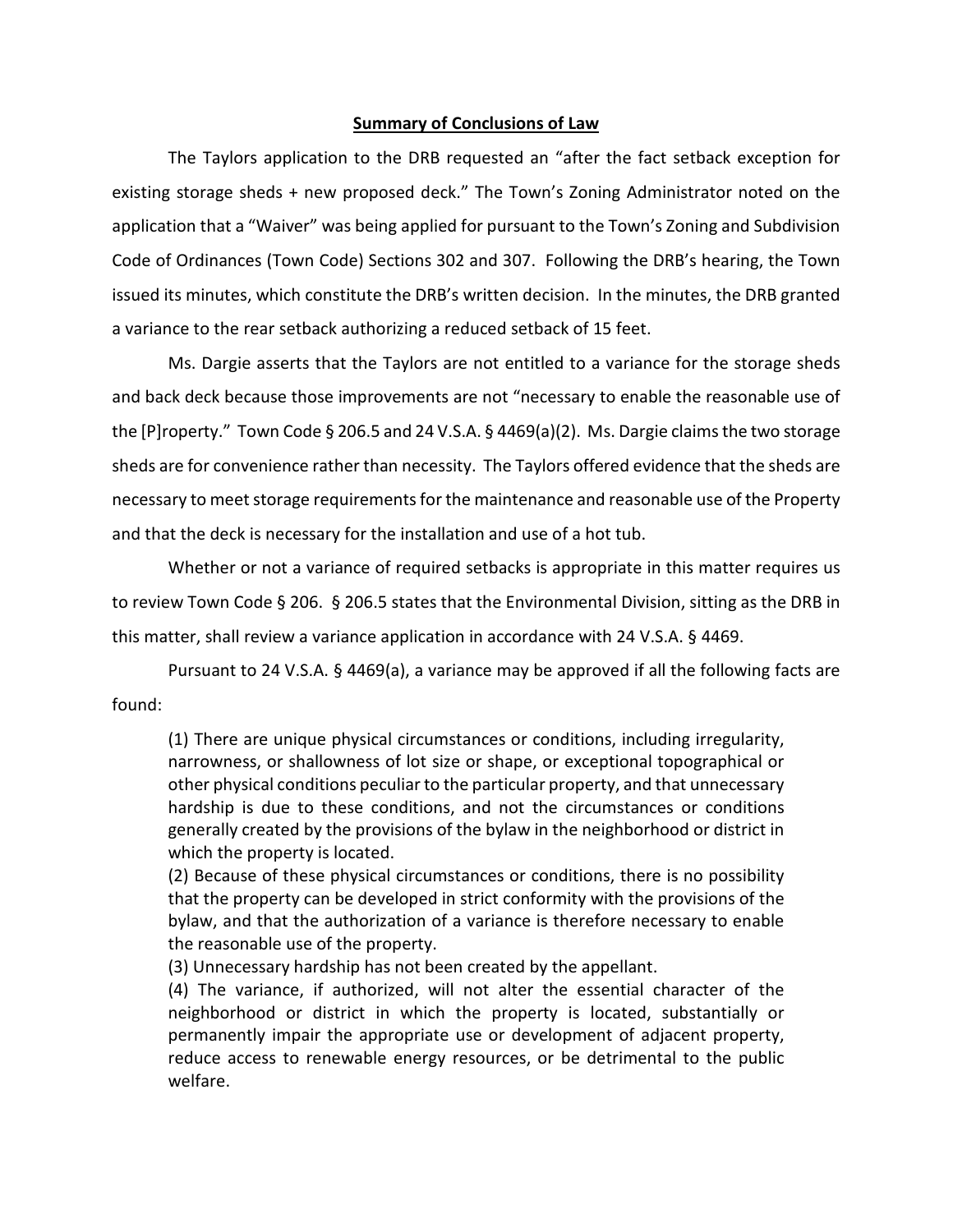(5) The variance, if authorized, will represent the minimum variance that will afford relief and will represent the least deviation possible from the bylaw and from the plan.

 Based upon the Court's Findings of Fact, we conclude that the Taylors request for a variance of setbacks fails because the variance(s) is not necessary to enable the reasonable use of the property. Kelley Variance Application, No. 56-4-14 Vtec slip op. at 3 (Vt. Super. Ct. Envtl. Div. Sept. 29, 2014) (Walsh, J.) ("The statute does not protect a landowner's right to make all possible use of the property, just reasonable use."). See also, Gadhue v. Marcotte, 141 Vt. 238, 240 (1982) ("[I]f any reasonable use can be made of the property which is in strict conformity with the zoning regulations, 24 V.S.A. § 4468(a)(2)<sup>2</sup> will not be satisfied."). The Taylors are making reasonable use of their property. They have a large outbuilding that could be used for their storage needs, they are using their rear yard, and a deck is not required to install a hot tub.

 At trial, Ms. Taylor offered that their request to keep the existing sheds and build the rear deck could be authorized by Town Code § 204.4.6 relating to reduced setback requirements authorized by conditional use review. $3$  Even though we consider the Taylors' application de novo, any request for conditional use review would require a new application before the town. See In re Application of Lathrop Ltd. Partnership I, 2015 VT 49 ¶ 102, 199 Vt. 19 (explaining that this Court's review is limited to those matters that have undergone proper public notice and hearing before the local board).

1

<sup>&</sup>lt;sup>2</sup> This was the precursor to 24 V.S.A. § 4469(a), with nearly identical wording: (2) That because of such physical circumstances or conditions, there is no possibility that the property can be developed in strict conformity with the provisions of the zoning regulation and that the authorization of a variance is therefore necessary to enable reasonable use of the property.

 $3$  We also note that pursuant to Town Code § 302.3, Rear and Side Setback Waiver, the DRB may approve, as a conditional use, a reduced rear or side setback.